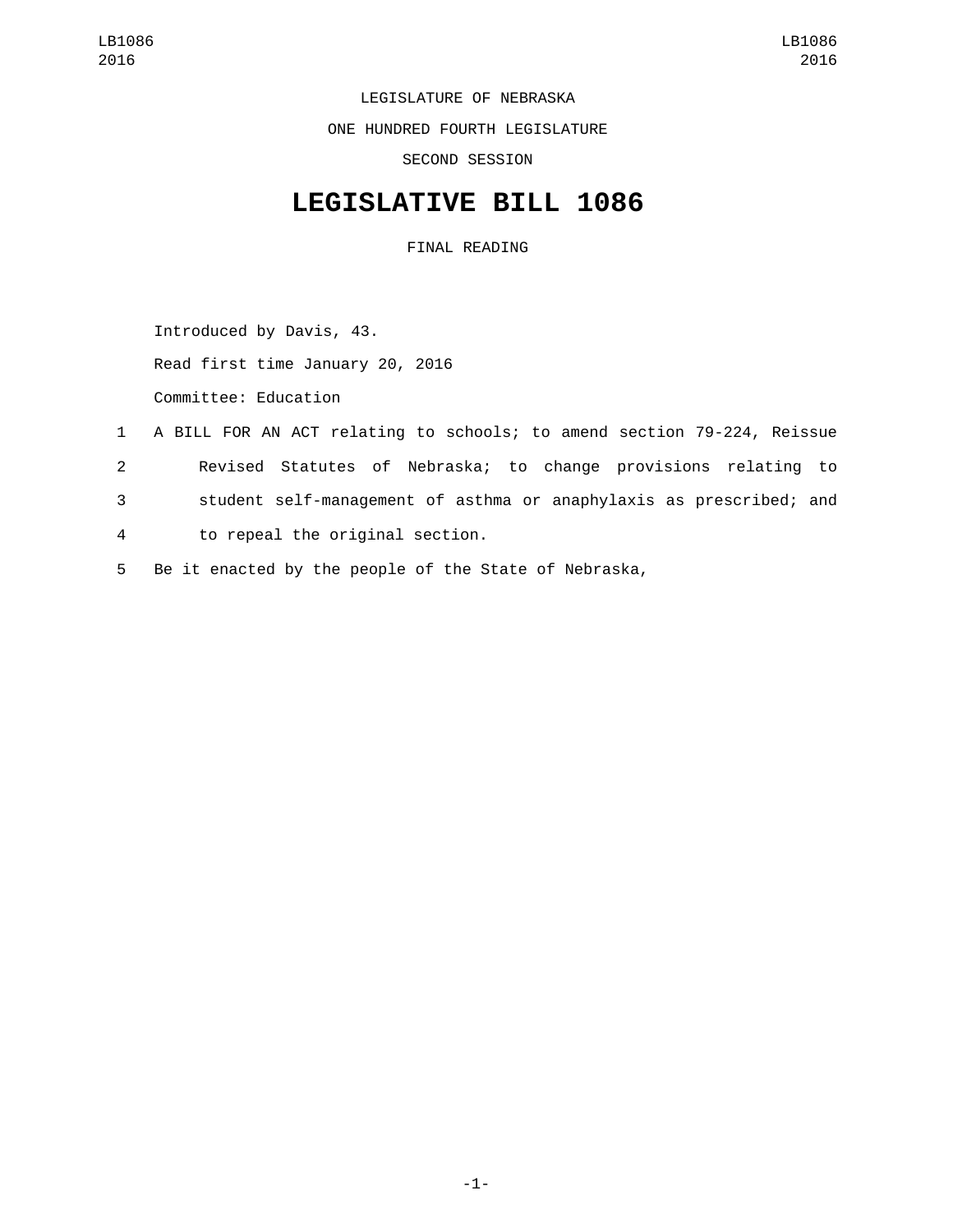Section 1. Section 79-224, Reissue Revised Statutes of Nebraska, is 2 amended to read:

 79-224 (1) An approved or accredited public, private, denominational, or parochial school shall allow a student with asthma or anaphylaxis to self-manage his or her asthma or anaphylaxis condition upon written request of the student's parent or guardian and authorization of the student's physician or other health care professional who prescribed the medication for treatment of the student's condition, upon receipt of a signed statement under subsection (5) of this section, and pursuant to an asthma or anaphylaxis medical management plan developed under subsection (2) of this section.

 (2) Upon receipt of a written request and authorization under subsection (1) of this section, the school and the parent or guardian, in consultation with the student's physician or such other health care professional, shall develop an asthma or anaphylaxis medical management plan for the student for the current school year. Such plan shall (a) identify the health care services the student may receive at school relating to such condition, (b) evaluate the student's understanding of and ability to self-manage his or her asthma or anaphylaxis condition, (c) permit regular monitoring of the student's self-management of his or her asthma or anaphylaxis condition by an appropriately credentialed health care professional, (d) include the name, purpose, and dosage of the prescription asthma or anaphylaxis medication prescribed for such student, (e) include procedures for storage and access to backup supplies of such prescription asthma or anaphylaxis medication, and (f) be signed by the student's parent or guardian and the physician or such other health care professional responsible for treatment of the student's asthma or anaphylaxis condition. The school may consult with a registered nurse or other health care professional employed by such school during development of the plan. The plan and the signed statement required by subsection (5) of this section shall be kept on file at the school where

-2-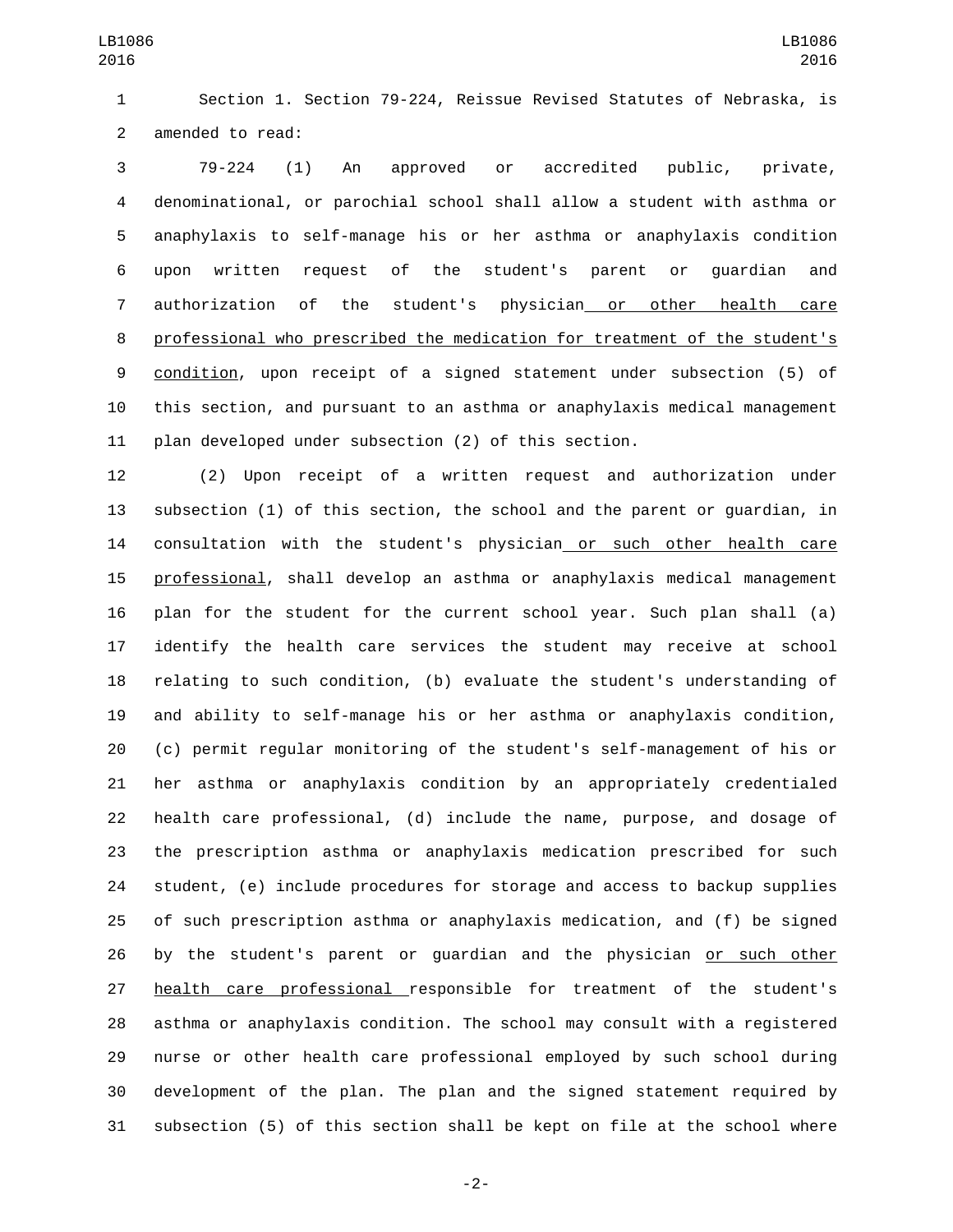1 the student is enrolled.

 (3) Pursuant to the asthma or anaphylaxis medical management plan developed under subsection (2) of this section, a student with asthma or anaphylaxis shall be permitted to self-manage his or her asthma or anaphylaxis condition in the classroom or any part of the school or on school grounds, during any school-related activity, or in any private location specified in the plan. The student for whom an asthma or anaphylaxis medical management plan has been developed under this section shall promptly notify the school nurse, such nurse's designee, or another designated adult at the school when such student has self-administered prescription asthma or anaphylaxis medication pursuant to such plan.

 (4)(a) If a student for whom an asthma or anaphylaxis medical management plan has been developed under this section uses his or her prescription asthma or anaphylaxis medication other than as prescribed, he or she may be subject to disciplinary action by the school, except that such disciplinary action shall not include a limitation or restriction on the student's access to such medication. The school shall promptly notify the parent or guardian of any disciplinary action 19 imposed.

 (b) If a student for whom an asthma or anaphylaxis medical management plan has been developed under this section injures school personnel or another student as the result of the misuse of prescription asthma or anaphylaxis medication or related medical supplies, the parent or guardian of the student for whom such plan has been developed shall be responsible for any and all costs associated with such injury.

 (5) The parent or guardian of a student for whom an asthma or anaphylaxis medical management plan has been developed under this section shall sign a statement acknowledging that (a) the school and its employees and agents are not liable for any injury or death arising from a student's self-management of his or her asthma or anaphylaxis condition and (b) the parent or guardian shall indemnify and hold harmless the

-3-